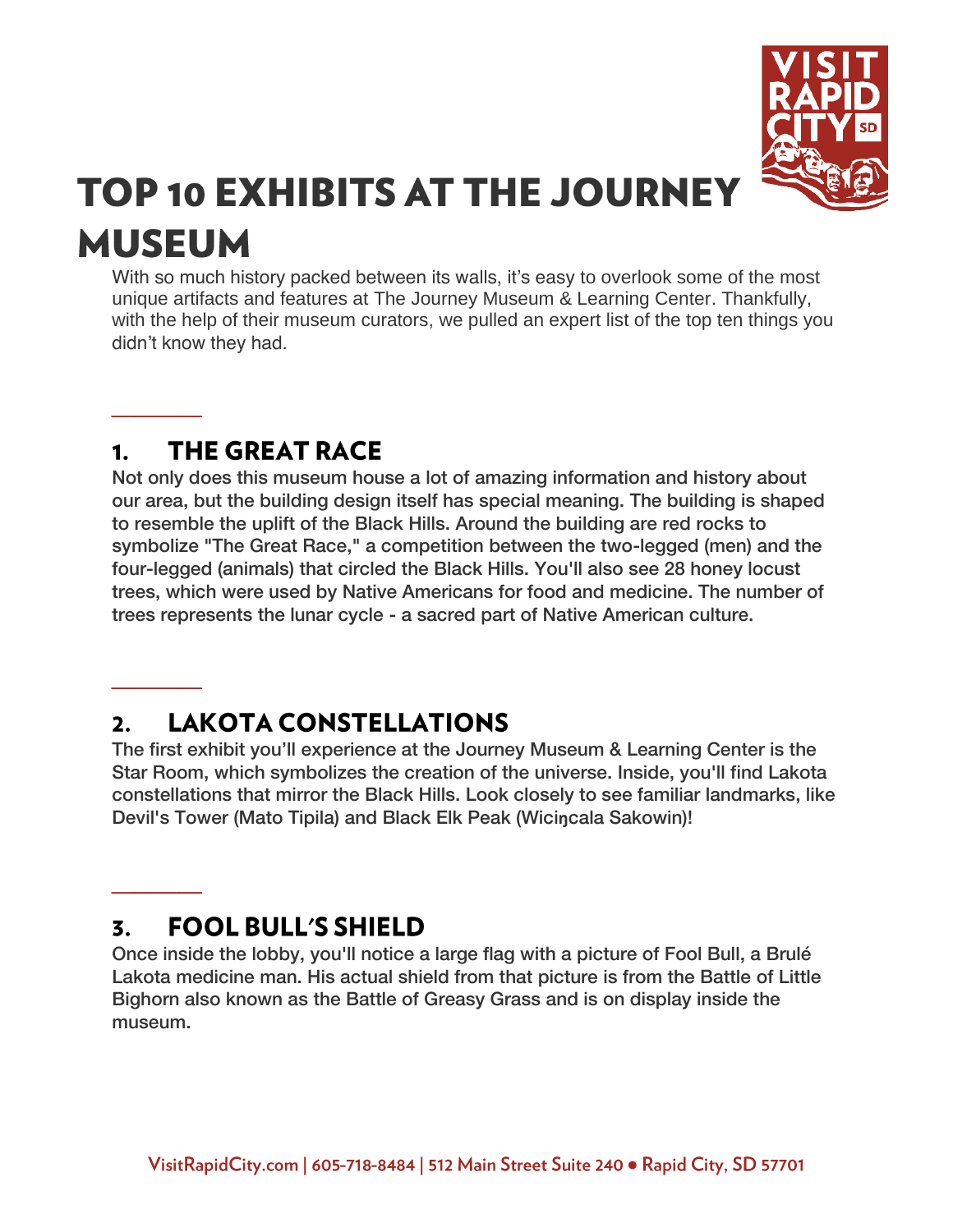## **BIGFOOT**  $\mathbf{4}$ .

**\_\_\_\_**

**\_\_\_\_**

**\_\_\_\_**

**\_\_\_\_**

**\_\_\_\_**

Our state is not immune to the mystery of "Bigfoot!" You can find him lurking in a diorama of "West River/East River" South Dakota.

#### **A MAGIC LANTERN** 5.

Before the era of TV and film, people turned to the Magic Lantern for entertainment. Images were projected using candlelight and glass slides. These were used to look at family photos or for performances like magic shows. The Journey Museum has a Magic Lantern in their pioneer section for you to try out!

## **RARE AMERICAN FLAG** 6.

When South Dakota and North Dakota became states in 1889, our country's flag needed 40 stars. Six days later, Montana became a state and rendered this flag obsolete. There are only a few of these flags in existence, and you'll find one hanging in the pioneer section.

#### "WINTER COUNTS" 7.

Major tribal events were recorded with pictures on buffalo hides, paper, and other materials. These are known as "winter counts" (wniyetu wowapi). On the "Big Missouri Winter Count," you'll see a blue tipi. This represents when the U.S. government sent the tribes denim for tipi material. The government had outlawed hides for this use and normally sent tribes some canvas.

#### **HUMAN HAIR WREATH** 8.

Did you know that some people made wreaths out of human hair to remember their loved ones? The wreath found on display in the Journey Museum & Learning Center is from the Civil War era, and it took 27 years to make!